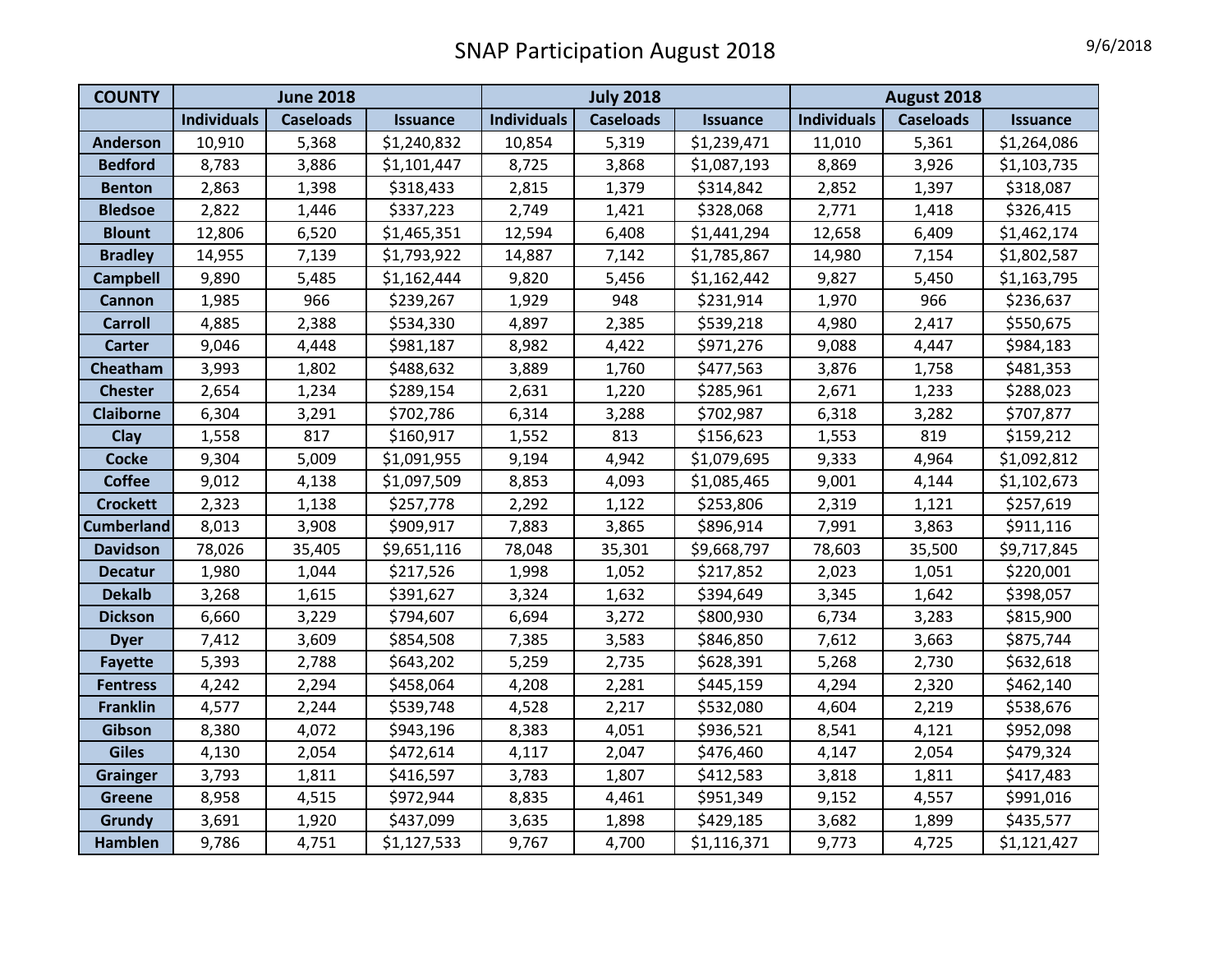## SNAP Participation August 2018 19/6/2018

| 9/6/2018 |
|----------|
|----------|

|                   | <b>June 2018</b>   |                  |                 | <b>July 2018</b>   |                  |                 | August 2018        |                  |                 |
|-------------------|--------------------|------------------|-----------------|--------------------|------------------|-----------------|--------------------|------------------|-----------------|
| <b>COUNTY</b>     | <b>Individuals</b> | <b>Caseloads</b> | <b>Issuance</b> | <b>Individuals</b> | <b>Caseloads</b> | <b>Issuance</b> | <b>Individuals</b> | <b>Caseloads</b> | <b>Issuance</b> |
| <b>Hamilton</b>   | 45,900             | 22,834           | \$5,713,542     | 45,661             | 22,729           | \$5,678,860     | 46,104             | 22,902           | \$5,745,507     |
| <b>Hancock</b>    | 2,297              | 1,248            | \$261,434       | 2,312              | 1,244            | \$260,984       | 2,354              | 1,259            | \$268,386       |
| Hardeman          | 4,966              | 2,617            | \$574,427       | 4,941              | 2,597            | \$568,852       | 4,908              | 2,605            | \$559,496       |
| <b>Hardin</b>     | 4,975              | 2,600            | \$554,771       | 4,921              | 2,569            | \$546,966       | 4,937              | 2,571            | \$555,357       |
| <b>Hawkins</b>    | 9,551              | 4,658            | \$1,059,804     | 9,513              | 4,625            | \$1,057,035     | 9,502              | 4,637            | \$1,057,562     |
| Haywood           | 4,531              | 2,430            | \$531,017       | 4,444              | 2,403            | \$518,474       | 4,546              | 2,437            | \$526,379       |
| <b>Henderson</b>  | 5,021              | 2,510            | \$568,993       | 5,041              | 2,524            | \$566,317       | 5,087              | 2,526            | \$573,080       |
| <b>Henry</b>      | 5,802              | 2,831            | \$676,698       | 5,737              | 2,817            | \$667,387       | 5,781              | 2,837            | \$677,454       |
| Hickman           | 3,978              | 1,874            | \$462,265       | 3,873              | 1,851            | \$448,541       | 3,940              | 1,857            | \$459,126       |
| <b>Houston</b>    | 1,318              | 605              | \$148,004       | 1,294              | 605              | \$145,945       | 1,289              | 599              | \$143,753       |
| <b>Humphreys</b>  | 2,630              | 1,216            | \$300,591       | 2,538              | 1,189            | \$291,801       | 2,611              | 1,220            | \$305,857       |
| <b>Jackson</b>    | 2,018              | 1,069            | \$221,820       | 2,058              | 1,095            | \$230,322       | 2,052              | 1,085            | \$228,518       |
| <b>Jefferson</b>  | 7,272              | 3,496            | \$800,066       | 7,201              | 3,490            | \$796,313       | 7,259              | 3,504            | \$797,316       |
| Johnson           | 3,382              | 1,826            | \$360,350       | 3,333              | 1,809            | \$357,318       | 3,410              | 1,823            | \$363,257       |
| <b>Knox</b>       | 48,526             | 24,280           | \$5,725,761     | 47,866             | 23,992           | \$5,668,694     | 48,479             | 24,216           | \$5,754,963     |
| Lake              | 1,879              | 1,042            | \$218,123       | 1,859              | 1,038            | \$217,440       | 1,898              | 1,060            | \$223,284       |
| <b>Lauderdale</b> | 6,004              | 3,052            | \$713,230       | 5,844              | 2,990            | \$699,218       | 5,989              | 3,042            | \$724,511       |
| Lawrence          | 6,192              | 2,936            | \$689,728       | 6,208              | 2,944            | \$684,725       | 6,208              | 2,968            | \$689,481       |
| Lewis             | 1,904              | 990              | \$214,396       | 1,865              | 980              | \$212,365       | 1,929              | 988              | \$214,585       |
| Lincoln           | 4,916              | 2,288            | \$559,154       | 4,843              | 2,263            | \$551,703       | 4,969              | 2,307            | \$580,345       |
| Loudon            | 4,784              | 2,245            | \$545,270       | 4,650              | 2,197            | \$530,152       | 4,687              | 2,215            | \$540,166       |
| <b>Macon</b>      | 4,805              | 2,170            | \$558,456       | 4,751              | 2,173            | \$550,178       | 4,854              | 2,209            | \$569,568       |
| <b>Madison</b>    | 16,302             | 7,970            | \$1,931,180     | 16,105             | 7,874            | \$1,908,206     | 16,397             | 7,965            | \$1,953,340     |
| <b>Marion</b>     | 4,980              | 2,443            | \$600,534       | 4,875              | 2,406            | \$582,311       | 5,064              | 2,453            | \$607,400       |
| <b>Marshall</b>   | 4,145              | 1,890            | \$470,781       | 4,012              | 1,846            | \$452,574       | 4,082              | 1,874            | \$470,291       |
| <b>Maury</b>      | 10,060             | 4,752            | \$1,204,295     | 9,954              | 4,711            | \$1,189,845     | 10,057             | 4,759            | \$1,210,864     |
| <b>Meigs</b>      | 2,317              | 1,108            | \$276,429       | 2,265              | 1,103            | \$270,890       | 2,302              | 1,107            | \$276,521       |
| <b>Monroe</b>     | 7,595              | 3,673            | \$847,322       | 7,481              | 3,617            | \$828,349       | 7,532              | 3,629            | \$841,159       |
| <b>Montgomery</b> | 22,745             | 9,846            | \$2,775,987     | 22,469             | 9,770            | \$2,748,577     | 22,831             | 9,900            | \$2,795,196     |
| <b>Moore</b>      | 501                | 223              | \$54,014        | 504                | 224              | \$52,637        | 522                | 233              | \$58,815        |
| <b>Morgan</b>     | 3,709              | 1,809            | \$405,523       | 3,667              | 1,784            | \$395,094       | 3,648              | 1,795            | \$399,589       |
| <b>McMinn</b>     | 8,511              | 4,054            | \$1,012,302     | 8,345              | 4,003            | \$992,575       | 8,414              | 4,015            | \$998,628       |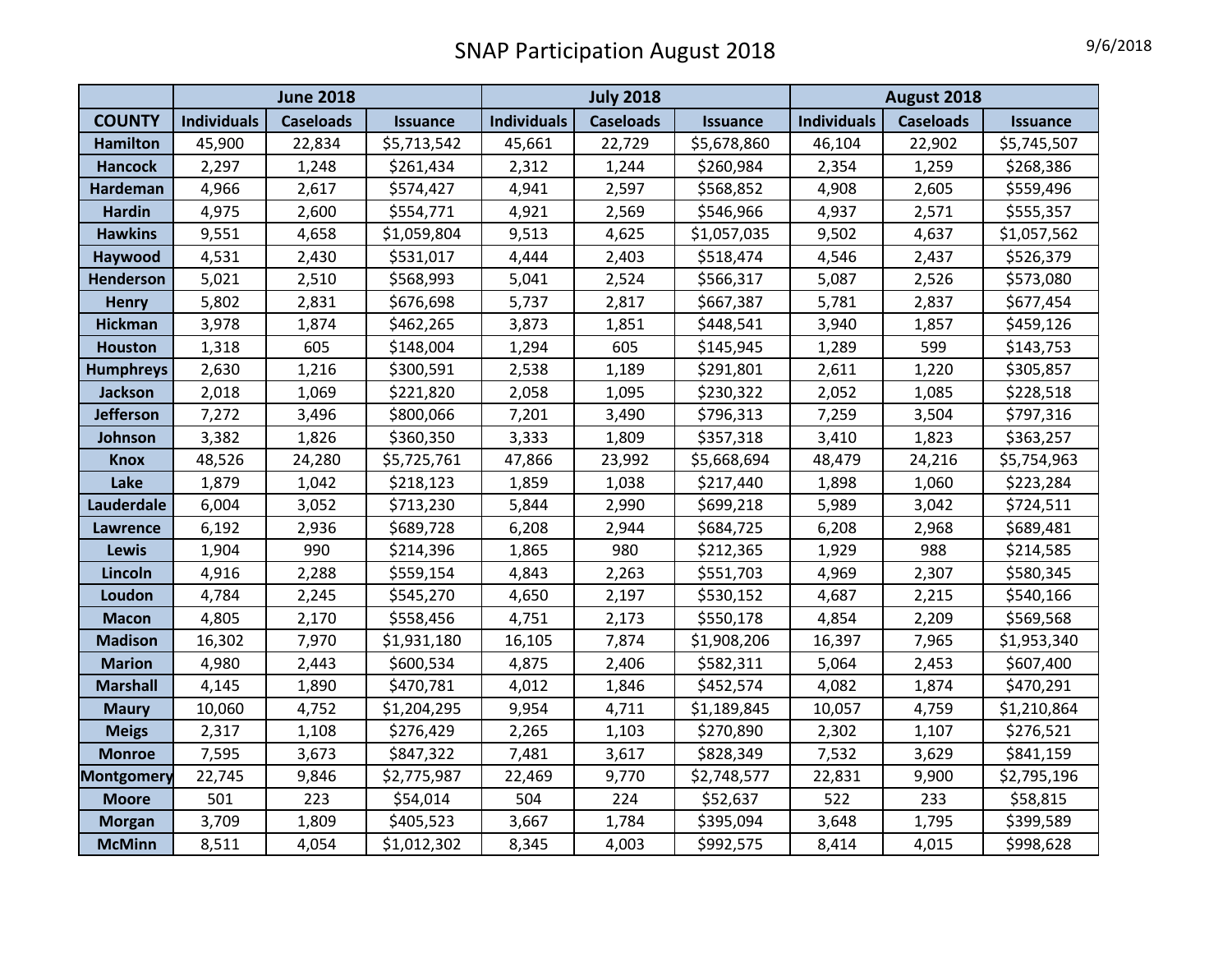## SNAP Participation August 2018 19/6/2018

| <b>COUNTY</b>     | <b>June 2018</b>   |                  |                 | <b>July 2018</b>   |                  |                 | August 2018        |                  |                 |
|-------------------|--------------------|------------------|-----------------|--------------------|------------------|-----------------|--------------------|------------------|-----------------|
|                   | <b>Individuals</b> | <b>Caseloads</b> | <b>Issuance</b> | <b>Individuals</b> | <b>Caseloads</b> | <b>Issuance</b> | <b>Individuals</b> | <b>Caseloads</b> | <b>Issuance</b> |
| <b>McNairy</b>    | 4,924              | 2,602            | \$554,891       | 4,846              | 2,552            | \$546,977       | 4,867              | 2,583            | \$547,730       |
| <b>Obion</b>      | 5,433              | 2,708            | \$614,904       | 5,466              | 2,749            | \$617,704       | 5,570              | 2,777            | \$626,338       |
| <b>Overton</b>    | 3,252              | 1,659            | \$340,360       | 3,227              | 1,654            | \$340,843       | 3,298              | 1,676            | \$353,808       |
| <b>Perry</b>      | 1,409              | 711              | \$163,379       | 1,426              | 712              | \$168,287       | 1,435              | 715              | \$170,095       |
| <b>Pickett</b>    | 763                | 405              | \$78,726        | 790                | 417              | \$82,279        | 768                | 409              | \$78,057        |
| <b>Polk</b>       | 2,570              | 1,241            | \$285,048       | 2,585              | 1,231            | \$289,573       | 2,602              | 1,234            | \$289,790       |
| Putnam            | 10,180             | 4,999            | \$1,192,662     | 10,196             | 4,991            | \$1,193,769     | 10,360             | 5,072            | \$1,208,276     |
| Rhea              | 6,296              | 3,010            | \$742,435       | 6,252              | 3,011            | \$742,920       | 6,355              | 3,044            | \$757,690       |
| Roane             | 7,473              | 3,642            | \$846,893       | 7,336              | 3,578            | \$834,705       | 7,368              | 3,606            | \$838,345       |
| Robertson         | 8,000              | 3,642            | \$993,336       | 7,896              | 3,644            | \$982,108       | 8,027              | 3,677            | \$1,001,492     |
| <b>Rutherford</b> | 26,324             | 11,363           | \$3,235,499     | 26,193             | 11,266           | \$3,220,571     | 26,581             | 11,445           | \$3,288,333     |
| <b>Scott</b>      | 6,245              | 3,183            | \$703,296       | 6,122              | 3,124            | \$686,645       | 6,157              | 3,141            | \$696,056       |
| Sequatchie        | 2,885              | 1,420            | \$340,462       | 2,836              | 1,401            | \$335,790       | 2,877              | 1,412            | \$341,135       |
| <b>Sevier</b>     | 10,345             | 4,783            | \$1,128,024     | 10,064             | 4,680            | \$1,093,358     | 10,134             | 4,674            | \$1,096,980     |
| <b>Shelby</b>     | 197,683            | 90,418           | \$25,921,614    | 197,217            | 90,248           | \$25,953,736    | 200,251            | 91,579           | \$26,062,626    |
| <b>Smith</b>      | 2,642              | 1,245            | \$306,187       | 2,555              | 1,210            | \$300,244       | 2,620              | 1,238            | \$307,281       |
| <b>Stewart</b>    | 1,870              | 834              | \$203,469       | 1,875              | 836              | \$201,964       | 1,915              | 838              | \$210,324       |
| <b>Sullivan</b>   | 22,739             | 11,280           | \$2,590,248     | 22,494             | 11,136           | \$2,533,111     | 22,692             | 11,221           | \$2,558,699     |
| <b>Sumner</b>     | 15,350             | 6,910            | \$1,866,652     | 15,094             | 6,818            | \$1,832,262     | 15,442             | 6,941            | \$1,875,045     |
| <b>Tipton</b>     | 9,039              | 4,241            | \$1,074,599     | 9,103              | 4,284            | \$1,088,158     | 8,988              | 4,220            | \$1,081,307     |
| <b>Trousdale</b>  | 1,309              | 661              | \$156,996       | 1,262              | 643              | \$153,815       | 1,311              | 663              | \$160,125       |
| <b>Unicoi</b>     | 2,976              | 1,512            | \$318,425       | 2,959              | 1,514            | \$318,293       | 2,974              | 1,499            | \$317,553       |
| <b>Union</b>      | 3,885              | 1,787            | \$433,103       | 3,889              | 1,782            | \$434,845       | 3,878              | 1,774            | \$431,760       |
| <b>Van Buren</b>  | 910                | 461              | \$99,274        | 922                | 461              | \$97,457        | 980                | 481              | \$104,255       |
| Warren            | 7,339              | 3,461            | \$857,656       | 7,255              | 3,437            | \$851,504       | 7,303              | 3,462            | \$852,512       |
| Washington        | 15,425             | 8,002            | \$1,766,993     | 15,203             | 7,867            | \$1,761,734     | 15,267             | 7,907            | \$1,762,198     |
| <b>Wayne</b>      | 2,332              | 1,221            | \$267,540       | 2,327              | 1,224            | \$265,742       | 2,325              | 1,210            | \$263,669       |
| <b>Weakley</b>    | 5,119              | 2,602            | \$571,724       | 5,101              | 2,618            | \$569,037       | 5,179              | 2,626            | \$576,849       |
| White             | 4,348              | 2,090            | \$481,186       | 4,335              | 2,085            | \$483,456       | 4,426              | 2,112            | \$495,447       |
| Williamson        | 4,288              | 1,946            | \$501,553       | 4,242              | 1,927            | \$495,114       | 4,257              | 1,947            | \$499,064       |
| <b>Wilson</b>     | 9,395              | 4,458            | \$1,179,455     | 9,336              | 4,461            | \$1,171,740     | 9,587              | 4,530            | \$1,198,488     |